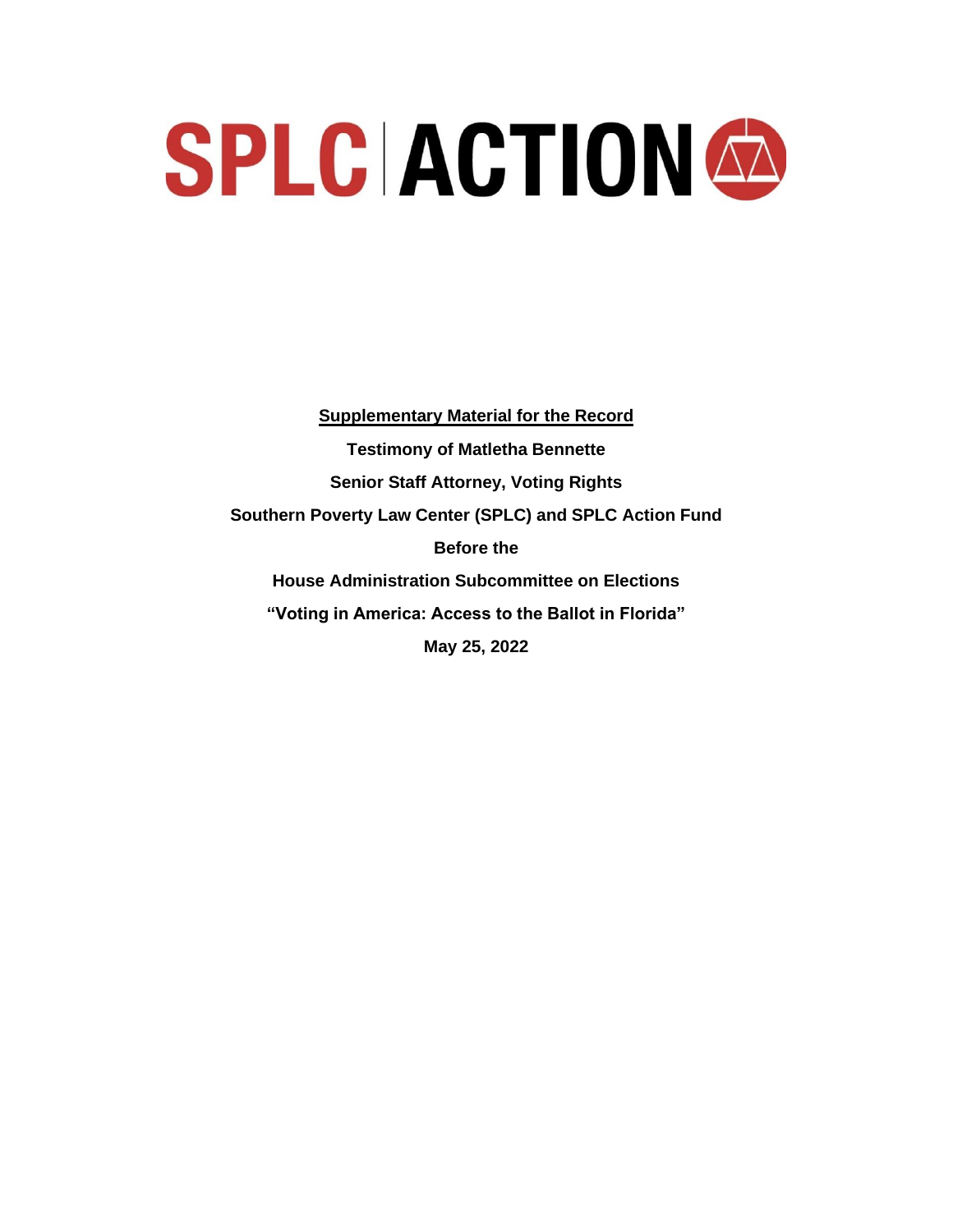Chairman Butterfield, Ranking member Steil, and members of the Committee on House Administration – Subcommittee on Elections, thank you for the opportunity to testify on behalf of the Southern Poverty Law Center (SPLC) Action Fund about the persistent voting challenges facing Floridians during the "Voting in America: Access to the Ballot in Florida" hearing. In response to several questions posed during the hearing, I provided abbreviated answers considering the time constraints of the proceedings. Given the critical state of voting rights, I offer supplemental material for the record to provide additional context. This statement expounds upon: (1) cybersecurity threats to democracy, (2) photo identification requirements to vote, affecting those without transportation, often in rural areas (3) imprecise messaging of increased voter turnout in the 2020 Election and 2022 primaries, and (4) the criminalization of voting.

# **Cybersecurity Threats to Democracy**

The SPLC Action Fund supports efforts to ensure voters have free and fair access to the ballot, and measures that increase participation without unnecessary, costly, and onerous requirements to exercise the right to vote. End user behavior has created increasing cybersecurity threats to civic engagement. The spread of misinformation, disinformation, and targeting of people of color on social media platforms threatens our democracy and stokes division. According to Forbes, "… it came as quite a surprise to see the opposite: the Internet and social media, in particular, being used to divide us one against another.<sup>1</sup>

Individual devices, corporate and noncommercial entities, supply chains, public utility systems, connected healthcare devices, and our system of elections have all been affected by both foreign and domestic actors interested in disrupting critical infrastructure and crippling essential services. Further still, election interference with intentional dissemination of false and misleading information, designed to deliver certain electoral outcomes has become one of the most serious threats facing our nation. Sue Gordan, former deputy Director of National Intelligence stated: "Disinformation is incredibly powerful, the ability to overwhelm airwaves with any sort of messaging." 2 Individuals involved in a House Homeland Security panel indicated that Russia is the biggest (or most frequent) practitioner with China, Iran and North Korea learning fast.<sup>3</sup> The Russian government's interference in the 2016 U.S. elections singled out African Americans.<sup>4</sup>

White supremacy, racism and bigotry have invaded the cybersecurity space, targeting people of color especially during major election years and hotly contested elections. Social media has created a vastly larger audience for extremist propaganda and accelerated the radicalization process. People who become radicalized adopt these views at a younger age than in the past

democracy/?sh=7c95b53c1f18, Forbes, March 13, 2019.

<sup>&</sup>lt;sup>1</sup> Sam Curry, "We the People: Cyber and Democracy,"

https://www.forbes.com/sites/samcurry/2019/03/13/we-the-people-cyber-and-

<sup>2</sup> Patrick B. Pexton, "Cybersecurity Issues Are a Threat to U.S. Democracy, Experts Say," https://www.govtech.com/security/cybersecurity-issues-are-a-threat-to-us-democracy-experts-say.html, Government Technology, February 17, 2021. 3 Ibid.

<sup>4</sup> Tim Mak, "Senate Report: Russians Used Social Media Mostly to Target Race In 2016," https://www.npr.org/2019/10/08/768319934/senate-report-russians-used-used-social-media-mostly-totarget-race-in-2016, NPR, October 8, 2019.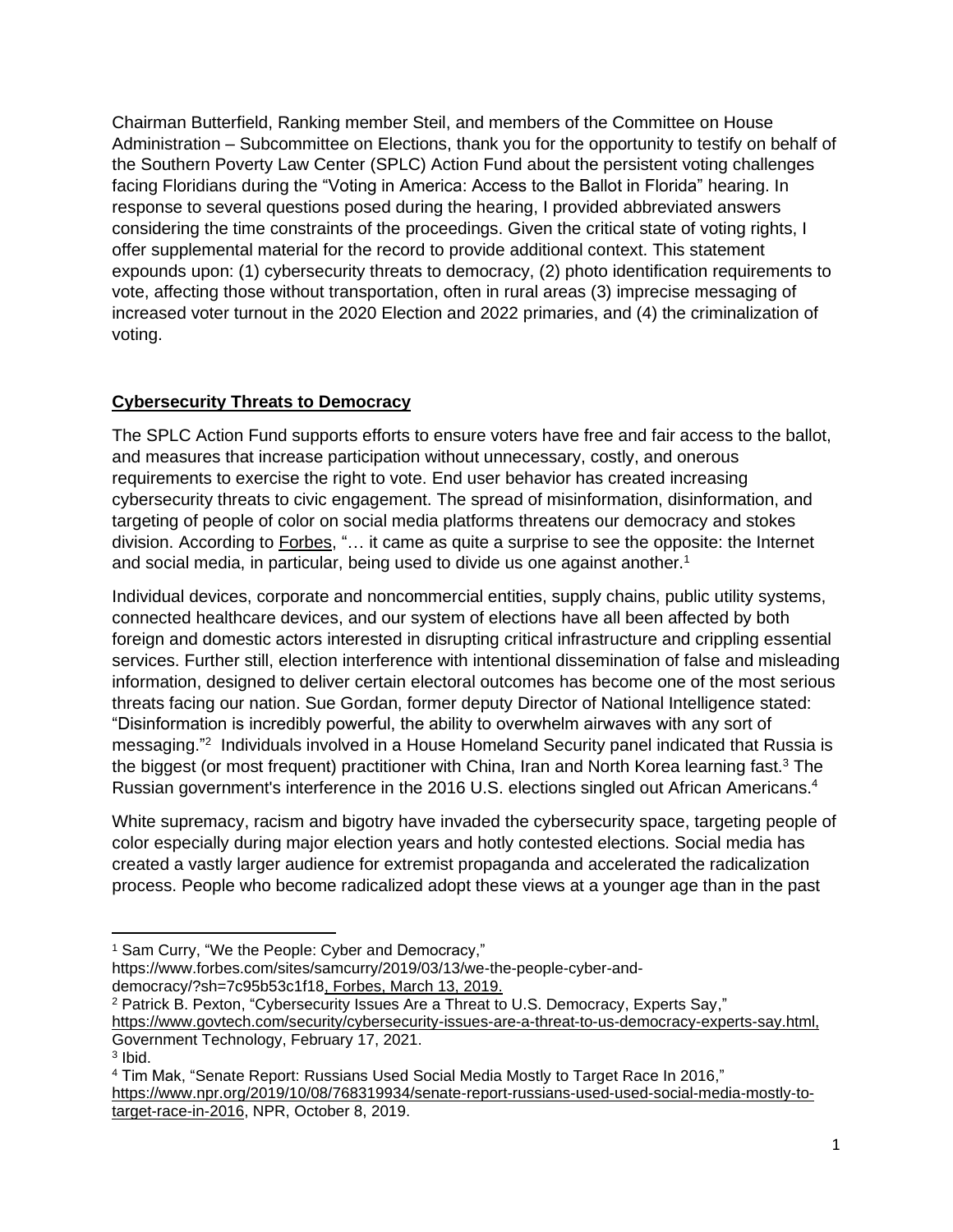because social media makes it easy to encounter extremist material and network with the likeminded.<sup>5</sup> However, the threat is not only abroad, but in the US as well.

Given the growing role of digital and social media in society, active online involvement among extremists is a growing realm of research and concern. The SPLC Action Fund encourages funding, research, and full enforcement authority to address cybersecurity threats and attacks, and disinformation campaigns targeting voters, particularly voters of color. Effective methods can be employed without increasing difficulties to cast a ballot. There must be increased government oversight of social media platforms to help mitigate the cybersecurity threats to our democracy. As mentioned in my testimony, improvement of election administration funding to states for information technology upgrades, and cyber & physical security is not only warranted, but necessary.

# **Photo ID Requirements to Vote**

A study by the U.S. Government Accountability Office found that strict photo ID laws reduce turnout by two to three percentage points.<sup>6</sup> Strict photo ID laws deprive many Americans of their right to vote when one considers the cost, underlying documentation necessary for applying for proper ID, travel to designated locations responsible for issuing ID, and the overall unnecessary burden.<sup>7</sup> Studies have indicated that the prevalence of voter fraud is near zero, with incidence rates ranging between 0.0003 and 0.0025 percent nationally.<sup>8</sup>

Currently, voters in Florida must present one of 12 valid forms of ID that shows a photo and signature to vote. If the ID does not contain a signature, then a voter needs another ID that contains a signature. However, Florida's new election law, which requires ID to vote by mail, continues to raise concerns over misuse and ballot rejection. Governor Ron DeSantis signed the bill in April which makes significant changes after a record number of Floridians voted by mail in the 2020 election.<sup>9</sup> Only two states had ID requirements in 2020 for voters requesting a mailed ballot. Weaponizing misinformation about the 2020 Election, state-level elected officials

<sup>7</sup> ACLU, "Fact Sheet on Voter ID Laws,"

<sup>5</sup> Testimony of Christopher A. Wray, Director, Federal Bureau of Investigation, Senate Committee on Homeland Security and Governmental Affairs, "Threats to the Homeland: Evaluating the Landscape 20 Years After 9/11," https://www.hsgac.senate.gov/imo/media/doc/Testimony-Wray-2021-09-21-

REVISED.pdf, September 21, 2021, and Testimony of Alejandro N. Mayorkas, Secretary U.S. Department of Homeland Security Senate Committee on Homeland Security and Governmental Affairs, "Threats to the Homeland: Evaluating the Landscape 20 Years After 9/11,"

https://www.hsgac.senate.gov/imo/media/doc/Testimony-Mayorkas-2021-09-21.pdf, September 21, 2021. <sup>6</sup> Government Accountability Office, "Issues Related to State Voter Identification Laws [Reissued on February 27, 2015]," https://www.gao.gov/products/gao-14-634, Sept. 19, 2014.

https://www.aclu.org/sites/default/files/field\_document/aclu\_voter\_id\_fact\_sheet\_-\_final\_1.pdf, August 2021.

<sup>8</sup> Brennan Center for Justice, "Debunking the Voter Fraud Myth," https://www.brennancenter.org/ourwork/research-reports/debunking-voter-fraud-myth, January 31, 2017.

<sup>9</sup> CBSMiami.com Team, "New Voter ID Rules in Florida, Other States, Raise Concerns of Fraud & Ballot Rejection," https://miami.cbslocal.com/2021/05/22/new-voter-id-rules-concerns-fraud-ballot-rejection/, CBS Miami, May 22, 2021.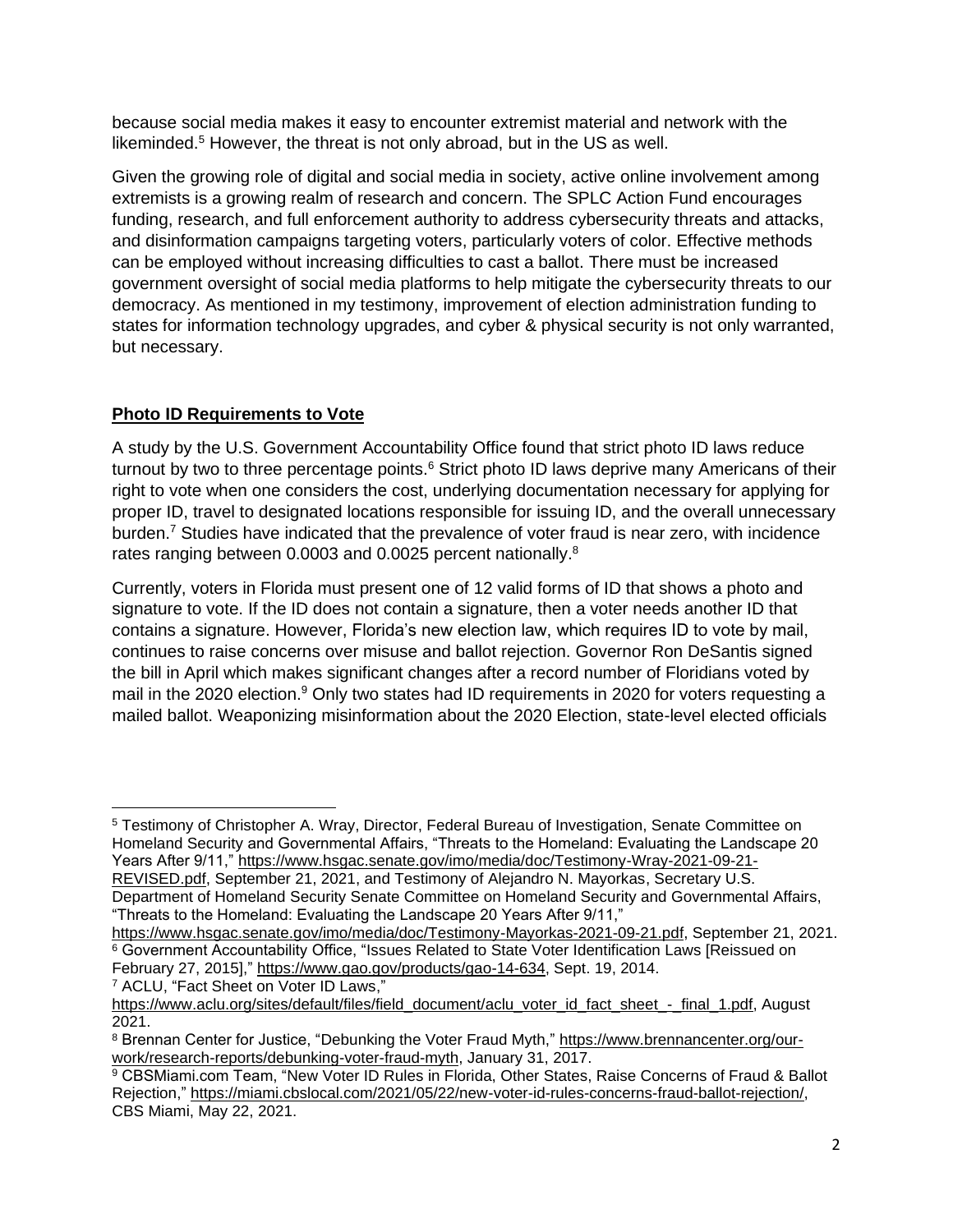across the country targeted mail voting and enacted new limits on a process that exploded in popularity during the coronavirus pandemic.<sup>10</sup>

In nearby Alabama, and at the same time Alabama was moving to implement their photo ID law, the state was making it harder for Black Alabamians to obtain a valid photo ID. Soon after the photo ID law went into effect, then-Alabama Governor Robert Bentley announced the closure of 34 DMV offices, with the closures concentrated in the counties with the highest percentage of Black residents.<sup>11</sup> Such constitutionally questionable actions underscore the underlying motivation for the enactment of stricter ID laws – voter suppression.

Voting should never become burdensome and efforts to ensure validity should not deter individuals from exercising their right to vote.

### **Imprecise Messaging of Increased Voter Turnout**

Increases in voter turnout do not negate the fact that voter suppressive laws have been passed in many states and continue to disproportionately affect people of color, the elderly, and those with disabilities, thereby making voting more difficult. Moreover, American history reveals the struggles of communities of color to exercise the right to vote, and how many risked their lives and the lives of their families, jobs, and private property to exercise their rights; suppressive measures have never ended the fierce determination to vote. However, even if communities of color overcome the barriers set before them and vote, it is still wrong to force these communities to undertake extra effort to exercise their fundamental right.

Given that there is bipartisan agreement that the 2020 Election was safe, fair, and secure, voter suppressive laws enacted weeks after the 2020 Election are unnecessary and conflicts with the spirit of the Voting Rights Act and the Constitution. As mentioned often during the May 25, 2022 hearing: The 2020 Election was safe and demonstrated high turnout, and the 2022 primaries, particularly Georgia, have been experiencing significant turnout despite recently passed legislation. Detailing high turnout after 2020 fails to recognize that the early recorded turnout numbers are aggregate and do not account for race/ethnicity, area, candidate popularity, intraparty competition, or qualitative studies of those who could not vote due to the newly passed legislation.

Additionally, increased turnout does not suggest the absence of undue barriers to voting. These new anti-voter laws have made voting more difficult by increasing pressure coupled with significant fines and criminalization of organizations, community groups and activists trying to educate and register voters. These efforts are further hampered given recent bans on third party funding for election administration and insufficient election administration funding.

<sup>10</sup>Christina A. Cassidy, "New voter ID rules raise concerns of fraud, ballot rejection,"

https://www.klfy.com/national/new-voter-id-rules-raise-concerns-of-fraud-ballot-rejection/, KLFY.com, May 22, 2021

<sup>11</sup> Kyle Whitmire, "As it turns out . . . Bentley's driver's license closures were racial, after all," https://www.al.com/opinion/2017/01/as\_it\_turns\_out\_bentleys\_drive.html, ("[T]he Black Belt has always suffered the worst from Alabama's sins, leaving its citizens with the least means the farthest distance from basic necessities, be it a job, simple trip to the grocery store, utilities like broadband internet. And now a place to get a driver's license."), AL.COM, January 5, 2017.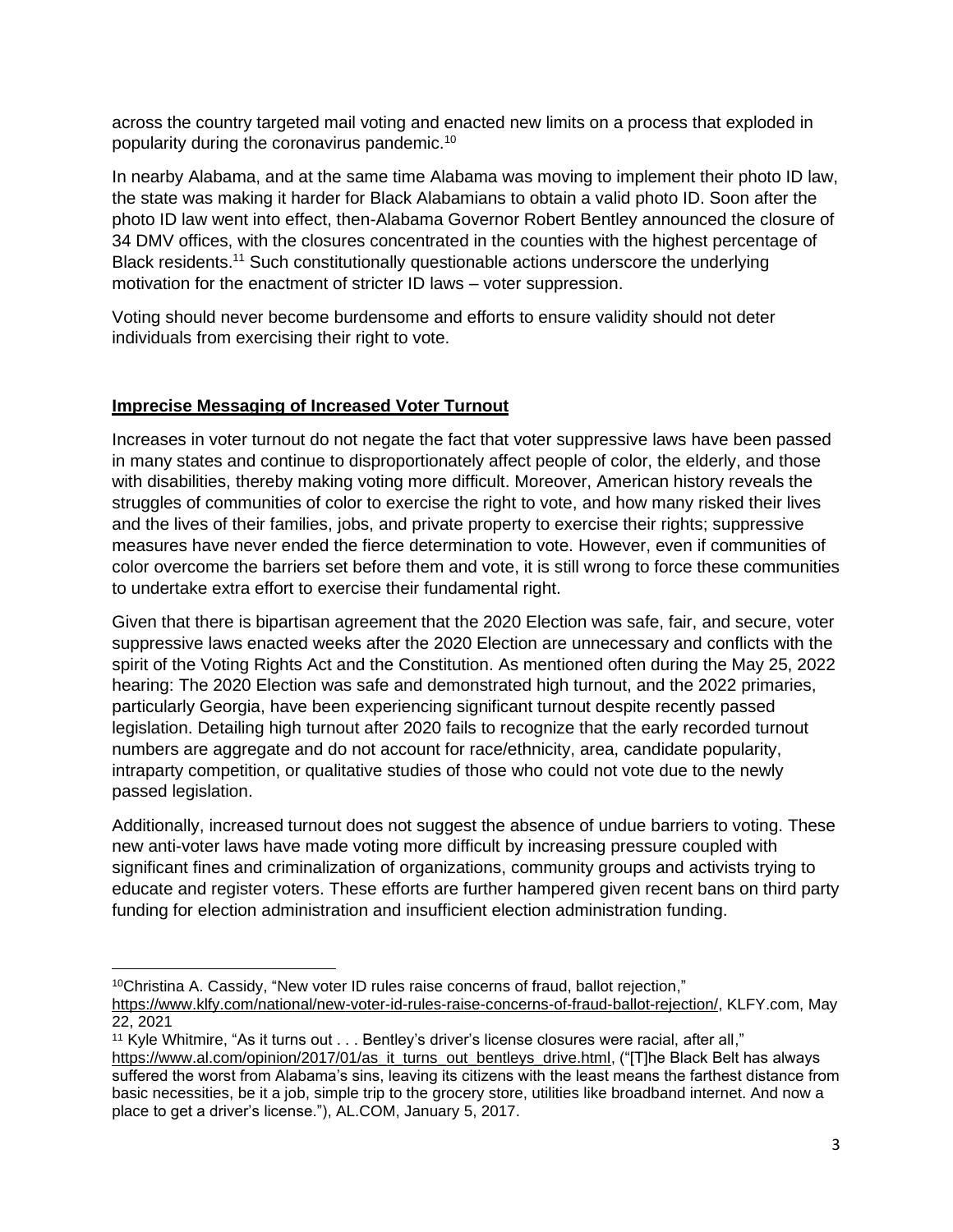For those suggesting that increased turnout in 2020 primaries negates voter suppression, robust quantitative and qualitative research methods should be employed to determine actual turnout in communities of color, low-income areas, elderly group quarters, and among those with disabilities, added with truth-telling stories of those denied this fundamental right.

## **Criminalization of Voting**

We cannot ignore efforts to criminalize voters. Lawmakers in several southern states have passed legislation creating new criminal and civil penalties for voter error and proposed multimillion-dollar budgets for specialized law enforcement task forces to investigate elections, like the Florida Office of Election Crimes and Security within the Department of State, created by Senate Bill 524. As mentioned in my testimony, the Office lacks guardrails, will lead to the politicization of election security and spurs false and malicious accusations and investigations that will unnecessarily increase law enforcement presence in communities of color, leading to voter suppression, intimidation, unwarranted arrests, and possible convictions.

In most states, criminal penalties for voter fraud already exist and prosecutions for violations of these crimes are rare. After 2022, a host of new bills in the south increased criminal penalties from misdemeanors to felonies for simple voter error. The goal was to criminalize voters from Black, Brown, and minority communities and disrupt voter organization and mobilization. Across the country, election administrators are grappling with fear among poll workers and election officials after the 2020 Election.<sup>12</sup> These individuals were targeted with harassment, intimidation, and threats by disgruntled persons angry over election outcomes, and were often the subject of investigations themselves. The criminalization of voters and election officials is the New Jim Crow. This politically motivated election interference is designed to intimidate election officials, poll workers, and voters when the results do not suit the current party in power.

# **Conclusion**

Words matter, especially from our leaders. In addition to the policy recommendations offered in my original testimony, I propose the following to address items discussed in this supplemental testimony:

- Hold tech/social media companies accountable,
- Fund resilience and digital literacy initiatives, and government and academic research on best evidenced-based prevention programs to address cybersecurity threats and disinformation,
- Raise cybersecurity, disinformation, and truth-telling awareness across all levels of government,

<sup>12</sup> Linda So, Jason Szep, "Two election workers break silence after enduring Trump backers' threats," https://www.reuters.com/world/us/exclusive-two-election-workers-break-silence-after-enduring-trumpbackers-2021-12-10/, Reuters, December 10, 2021.